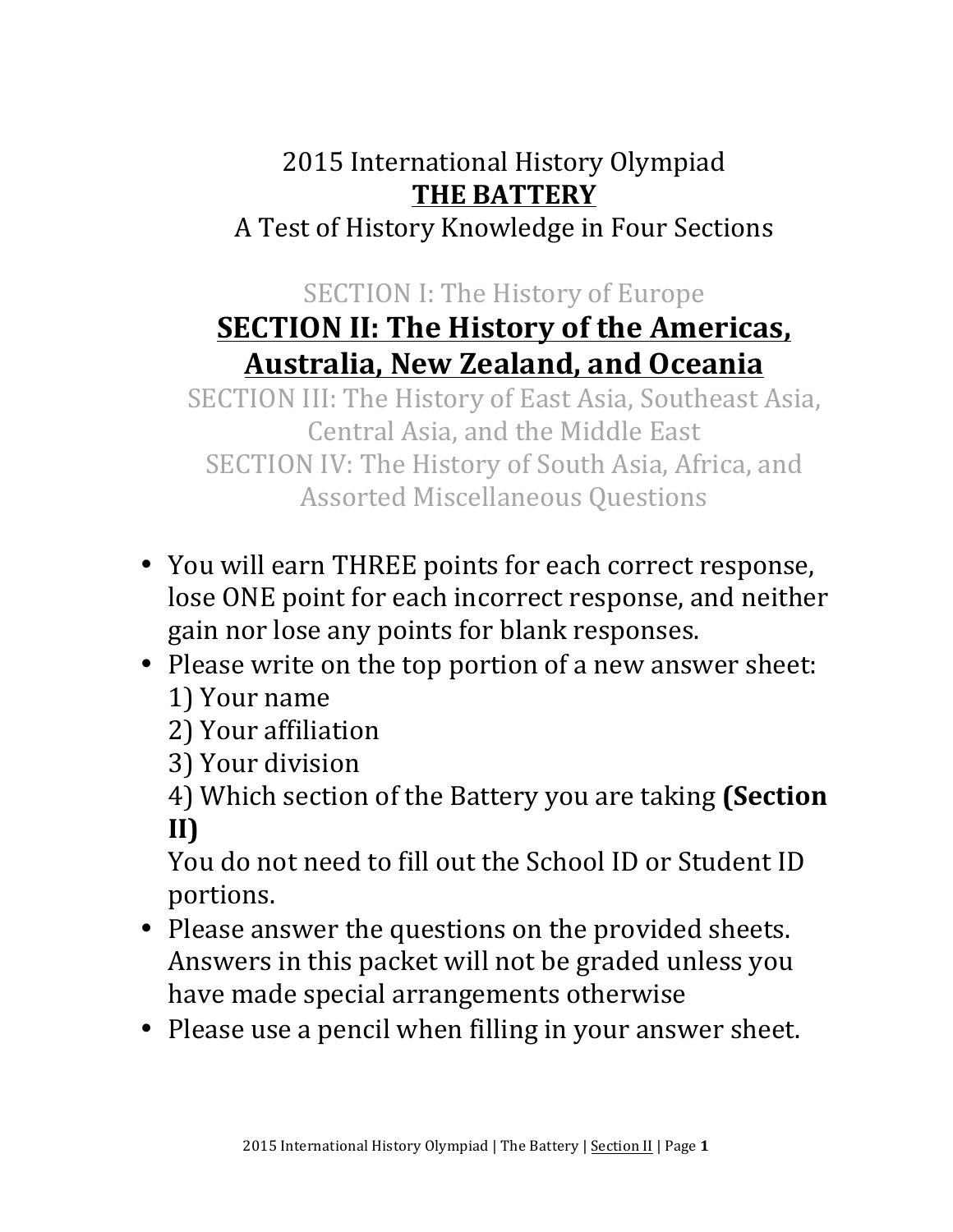## PART II: The History of the Americas, Australia, New Zealand, and Oceania

1. The Great Compromise at the Constitutional Convention worked out an acceptable scheme for

a) Levying taxes for raising a militia

b) Congressional representation

c) Electing the President

d) Choosing Senators

2. The Northwest Ordinance of 1787

a) Provided for the survey and sale of public lands in the Old Northwest

b) Established a procedure for governing the old NW Territory

c) Cleared the way for the ratification of the Articles of Confederation

d) Gave control over land to the territories in which they were located

3. The Olive Branch Petition

a) Was passed by Parliament

b) Was an expression of King George III's desire for peace

c) Promised no treason charges if the colonies would stop the war

d) Professed American loyalty to the Crown

4. Georgia's founders were determined to

a) Conquer Florida and add it to Britain's empire

b) Keep Georgia for Catholics

c) Restrict the colony only to British citizens

d) Create a haven for people imprisoned for debt

5. Bacon's Rebellion was supported mainly by

a) Young men frustrated by their inability to buy land

b) The planter class in Virginia

c) Those protesting the increased importation of African slaves

d) Jamestown residents

6. The Articles of Confederation left Congress unable to 

a) Enforce a tax collection program

b) Deal with foreign affairs

c) Apportion state representation equally

d) Establish a postal service

7. The main religion brought over to North America by the Scottish was

a) Catholicism

b) Lutheranism

c) Presbyterianism

d) Shi'a Islam

8. The Battle of Bunker Hill was fought in what is now

a) Philadelphia b) Hartford c) New York City d) Boston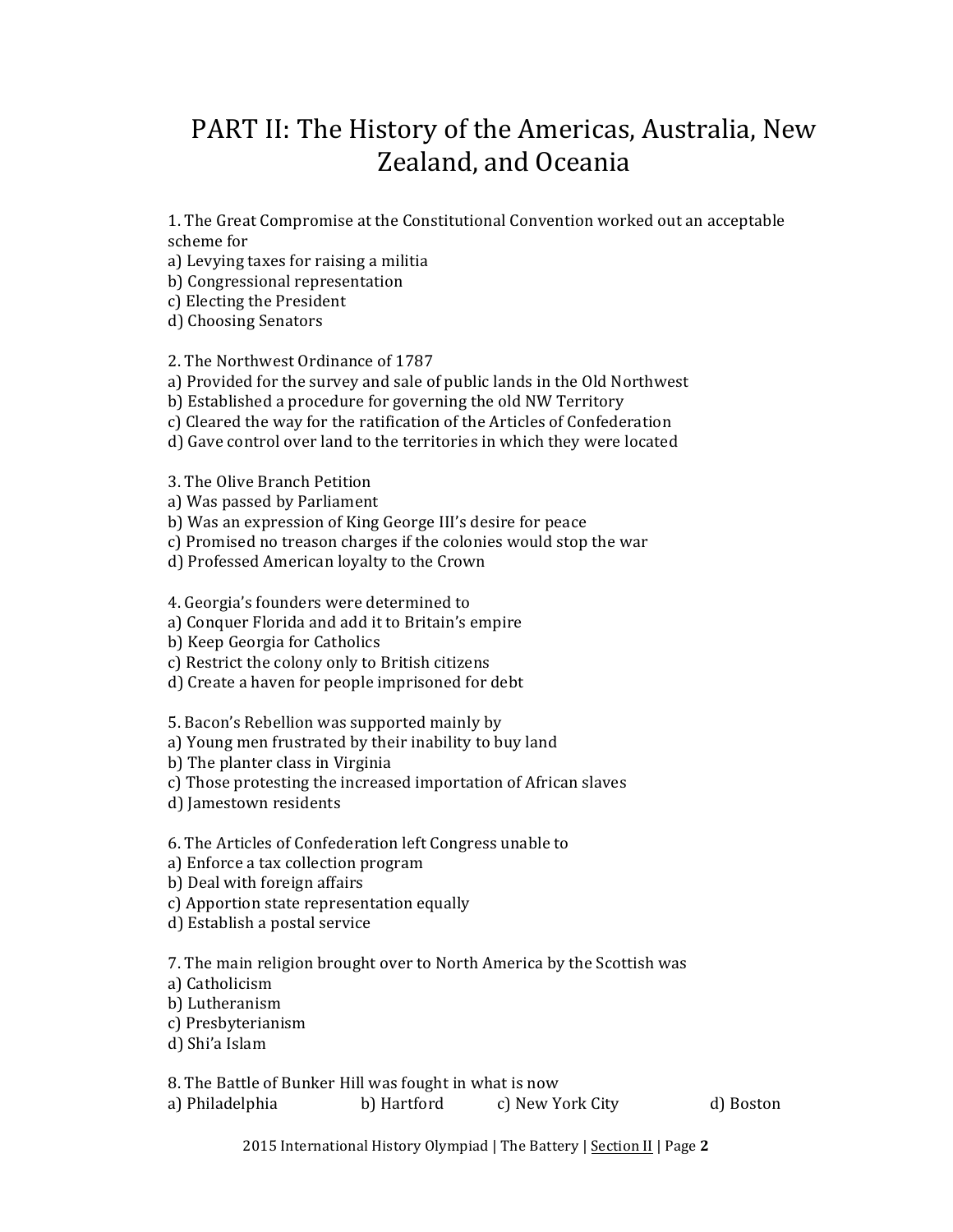9. Which of the following was not one of the original 13 colonies that became states upon the creation of the United States?

a) Vermont b) Massachusetts c) Georgia d) New Hampshire

10. The Battle of Lake Erie was won by the United States under the leadership of

a) Oliver Hazard Perry

b) David Farragut

c) William Henry Harrison

d) Light Horse Harry Lee

11. Which of the following is NOT commonly cited as a cause for the War of 1812?

a) Impressment of American sailors

b) British military support for Native American tribes

c) Disputed territorial claims in present-day Arizona

d) American relations with France

12. All of the following concepts are associated with the settlement of California EXCEPT:

a) French colonization during the eighteenth century.

b) the Mexican cession.

c) the Bear Flag Revolt.

d) the Forty-Niners contributing to a population explosion.

13 Henry Clay is closely associated with all of the following EXCEPT:

a) the American System.

b) opposing popular sovereignty

c) compromising on slavery.

d) writing the Compromises of 1850.

14. John Quincy Adams, in the Election of 1824, was charged of making a "corrupt bargain" when he appointed  $\_\_$ his  $\_\_$ .

a) John C. Calhoun, Vice President

b) William Crawford, Chief Justice of the Supreme Court

c) Henry Clay, Secretary of State

d) John Eaton, Secretary of the Navy

15. The purpose of the Spoils System was to

a) press people with experience into government jobs

b) reverse the trend of high rotation of employees

c) reward political supporters with jobs in the government

d) create a new class of government bureaucrats

16. Andrew Jackson advocated all of the following issues EXCEPT:

a) Democratic reform.

b) the extension of suffrage.

c) property qualifications for voting.

d) popular participation in government.

17. Stonewall Jackson was killed at the Battle of

a) Chancellorsville b) Gettysburg c) Antietam d) Petersburg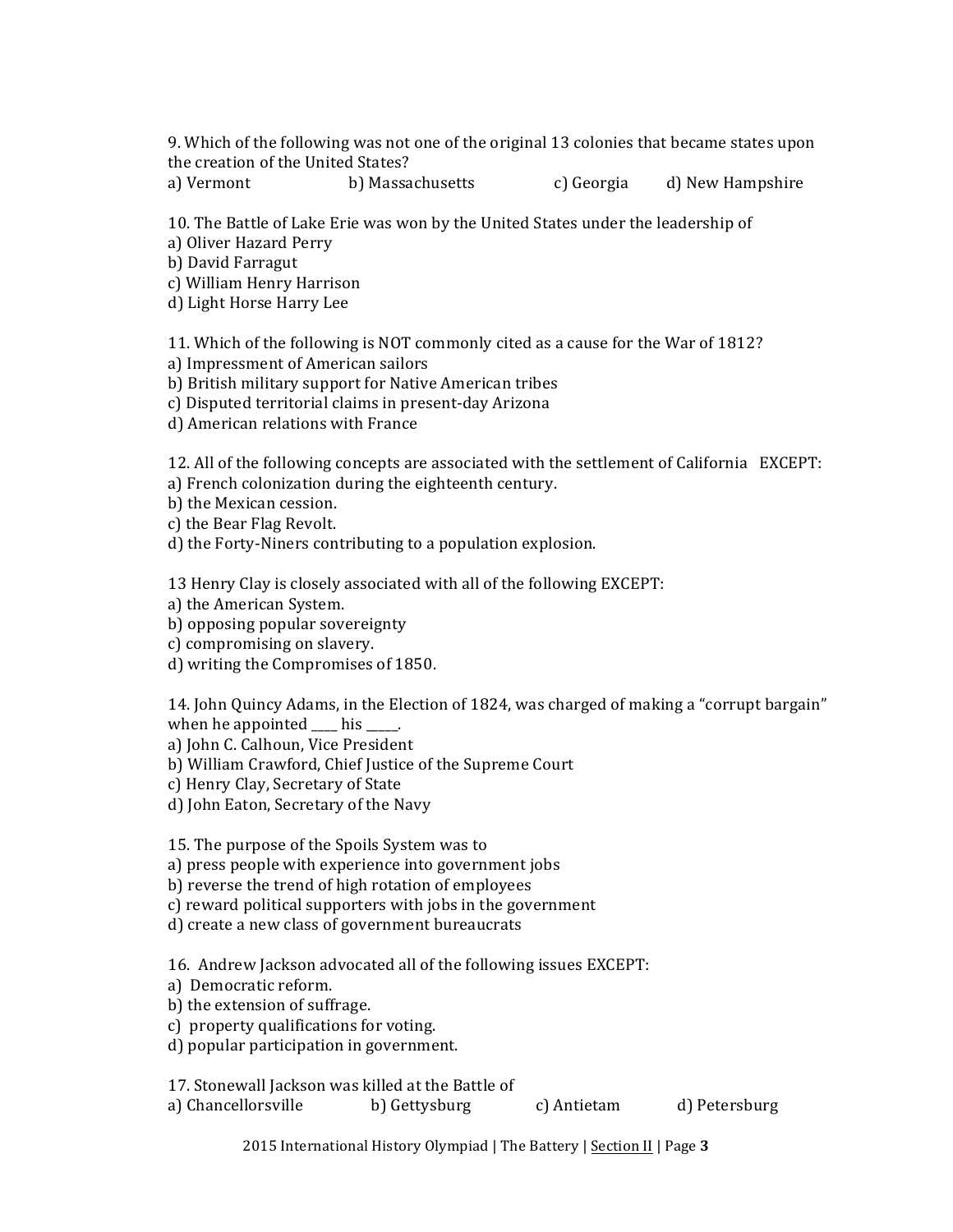18. The Confederate States of America had one president during its existence, who was whom?

a) Robert E. Lee b) Jefferson Davis

c) Alexander Stephens

d) Joseph Johnston

19. In the Oregon Treaty, the US/Canadian border was set to run along what parallel? a) 42 degrees

b) 36 degrees 30 minutes

c) 49 degrees

d) 54 degrees 40 minutes

20. The Reconstruction Acts of 1867 provided for:

a) temporary Union military supervision of the ex-Confederacy.

b) federal monetary support of the resettlement of American blacks in Africa.

c) denial of black property-holding and voting rights.

d) lenient readmission of the ex-Confederate states to the Union.

21. When issued, the Emancipation Proclamation only freed slaves in

a) the Border States

b) states in rebellion

c) areas controlled by the North

d) US territories

22. The Credit Mobilier scandal involved

a) Public utility company bribes

b) Railroad construction kickbacks

c) Evasion of excise taxes in liquor

d) Manipulating of gold market

23. The Compromise of 1877 resulted in

a) The renewal of the Republicans to protect black civil rights in the South

b) The election of a Democrat to the White House

c) The withdrawal of Federal troops from the South

d) The plan to build a transcontinental railroad

24. Economic unrest and the repeal of the Sherman Silver Purchase Act led to the rise of the pro-silver leader

a) Tom Watson

b) William McKinley

c) JP Morgan

d) William Jennings Bryan

25. Booker T. Washington believed that the key to political and civil rights for African Americans was a) The right to vote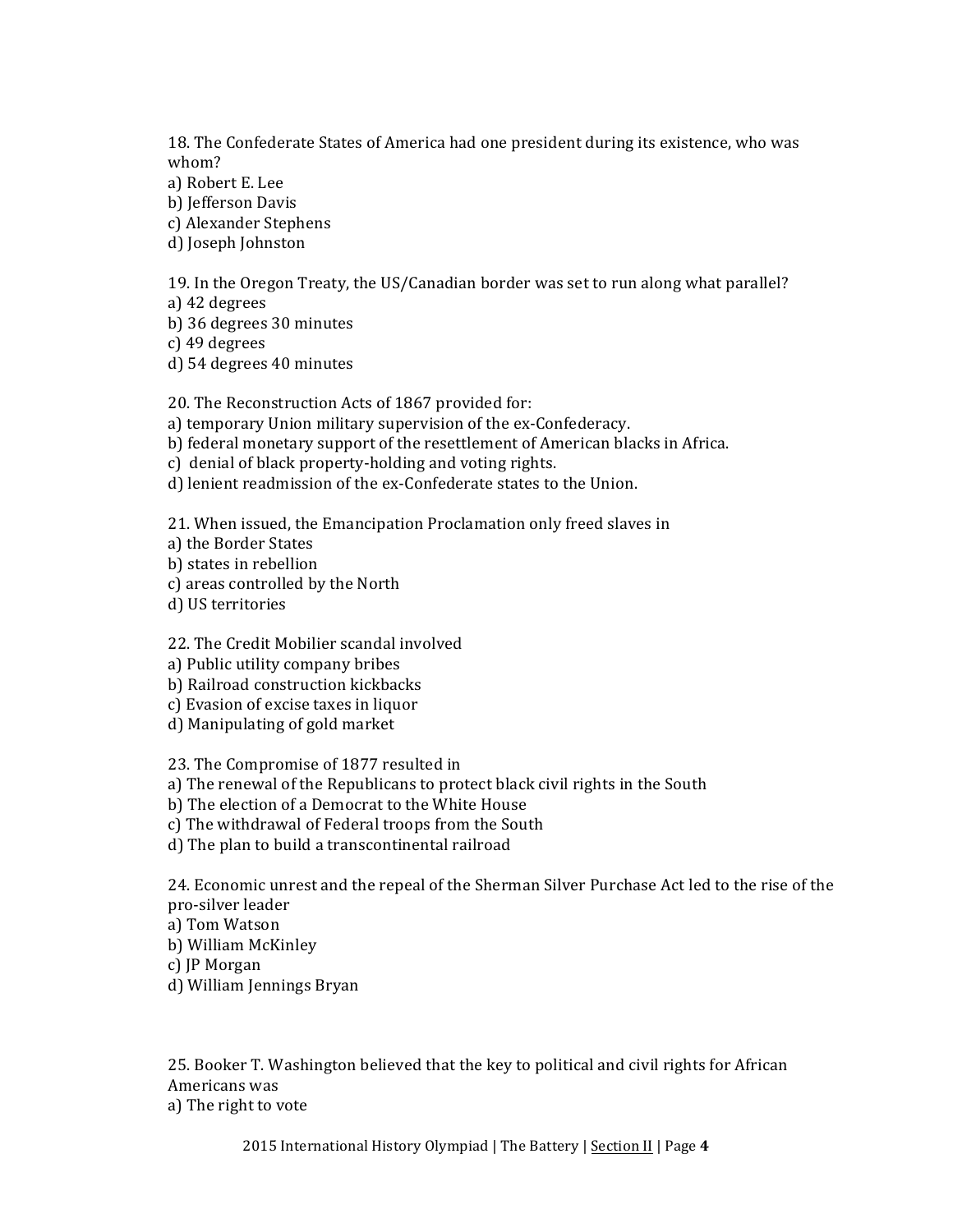b) economic independence

c) A rigorous education

d) the direct challenge of white supremacy

26. To assimilate Indians into American, culture, the Dawes Act did all of the following except

a) Dissolve many tribes as legal entities

b) Wipe out tribal ownership of land

c) Promise American citizenship in twenty-five years

d) Outlaw the sacred Sun Dance

27. The Roosevelt Corollary to the Monroe Doctrine added a new provision that was specifically designed to

a) Enable US rule in Puerto Rico and the Canal Zone

b) Stop European colonies in the Western Hemisphere

c) Justify US intervention into the affairs of Latin American nations

d) Create and Anglo-American alliance to police Latin America

28. The immigration quota system adopted in the 1920s discriminated directly against a) Asians

b) Iews

c) Southern and eastern Europeans

d) Latin Americans

29. President Wilson persuaded the American public to enter WWI by

a) Appealing to America's tradition of intervention in Europe

b) Convincing them the need to make the world safe from U-boats

c) Pledging to make the war "a war to end all war" and to make the world safe for democracy

d) Promising territorial gains

30. Which of the following members of Harding's Cabinet proved to be incompetent and corrupt?

a) Herbert Hoover

b) Albert Fall

c) Oliver Wendell Holmes III

d) Andrew Mellon

31. King Philip's War resulted in

a) France moving into Canada

b) The final defeat of New England's Indians

c) The formation of an Indian alliance to finally rise up against the colonists

d) The last victory by New England Indians

32. FDR's "court packing scheme" in 1937 reflected his desire to make the SCOTUS

a) more conservative

b) more respectful to the Constitution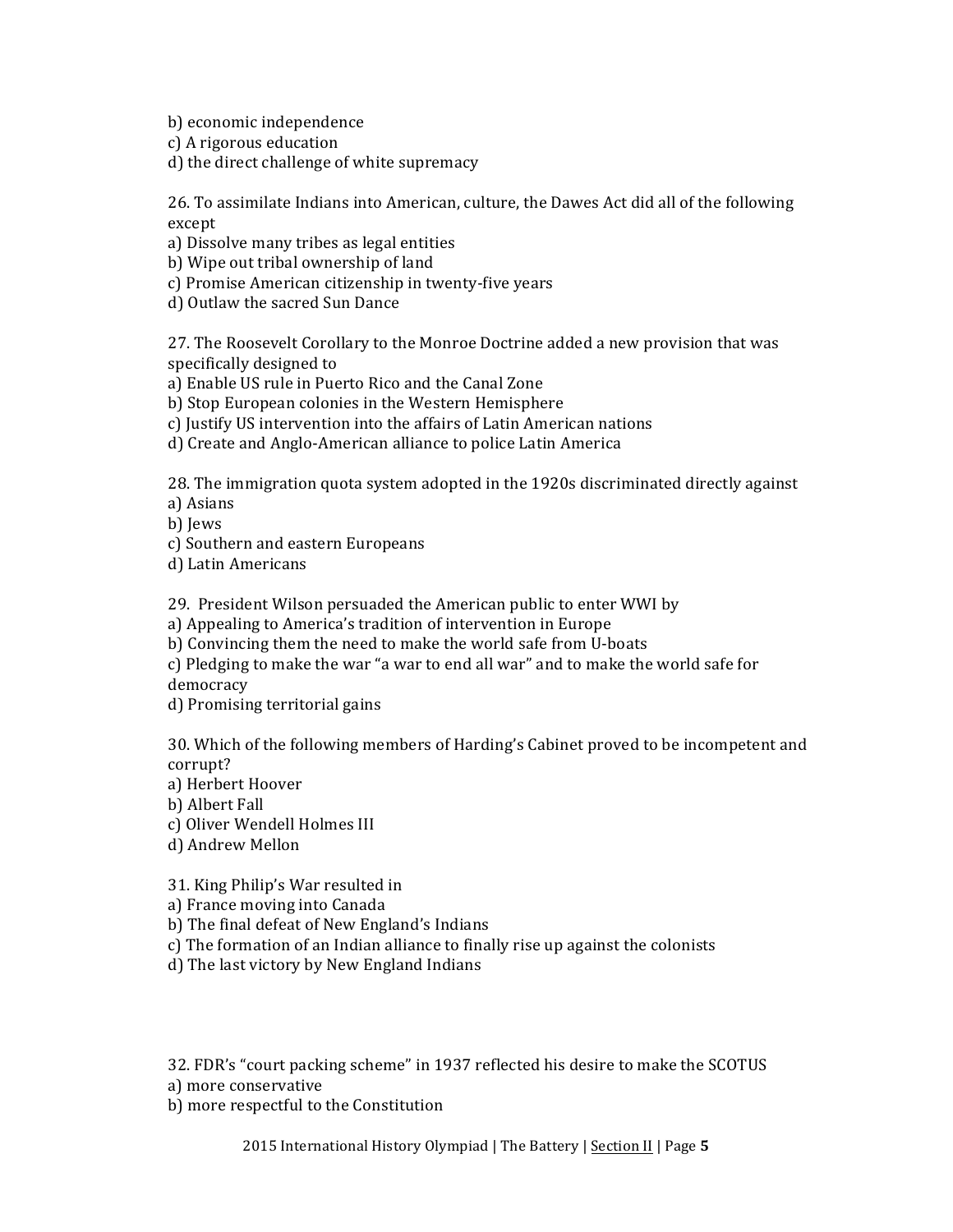c) more sympathetic to the New Deal d) more independent of Congress

33. American forces won a landmark victory over the Japanese during World War II at the Battle of:

a) Pearl Harbor b) Midway c) Sekigahara d) The Bulge

34. Franklin Roosevelt was wheelchair-bound due to a) polio b) syphilis c) loss of legs in an automobile accident

d) HIV

35. Who was shot down over the Soviet Union in a U-2 spy plane in 1960? a) John F. Kennedy b) Izaak Walton c) John Birch d) Francis Gary Powers

36. Which of the following was a consequence of the American postwar policy of containment? a) Invasion of Vietnam b) The SALT treaties c) Lend-Lease d) The Dawes Plan

37. Which of the following people served the entirety of two terms as president? a) Jimmy Carter b) George H.W. Bush c) Dwight D. Eisenhower d) Richard Nixon

38. "I know it is hard to understand, but sometimes painful things like this happen. It's all part of the process of exploration and discovery." This is excerpted from Ronald Reagan's speech following what event?

a) The 1981 assassination attempt on his life

b) The wreck of the *Edmund Fitzgerald* 

c) The Oklahoma City bombing

d) The *Challenger* disaster

39. What was George W. Bush doing when he found out about the September 11 attacks?

a) Reading to schoolchildren in Florida

b) Clearing brush on his ranch in Texas

c) Meeting with the Governor of Oregon

d) Watching FOX News in his bedroom

40. In 2015, the Supreme Court ruled that same-sex marriage is constitutionally-protected in what case?

a) *King v. Burwell* 

b) Mapp v. Ohio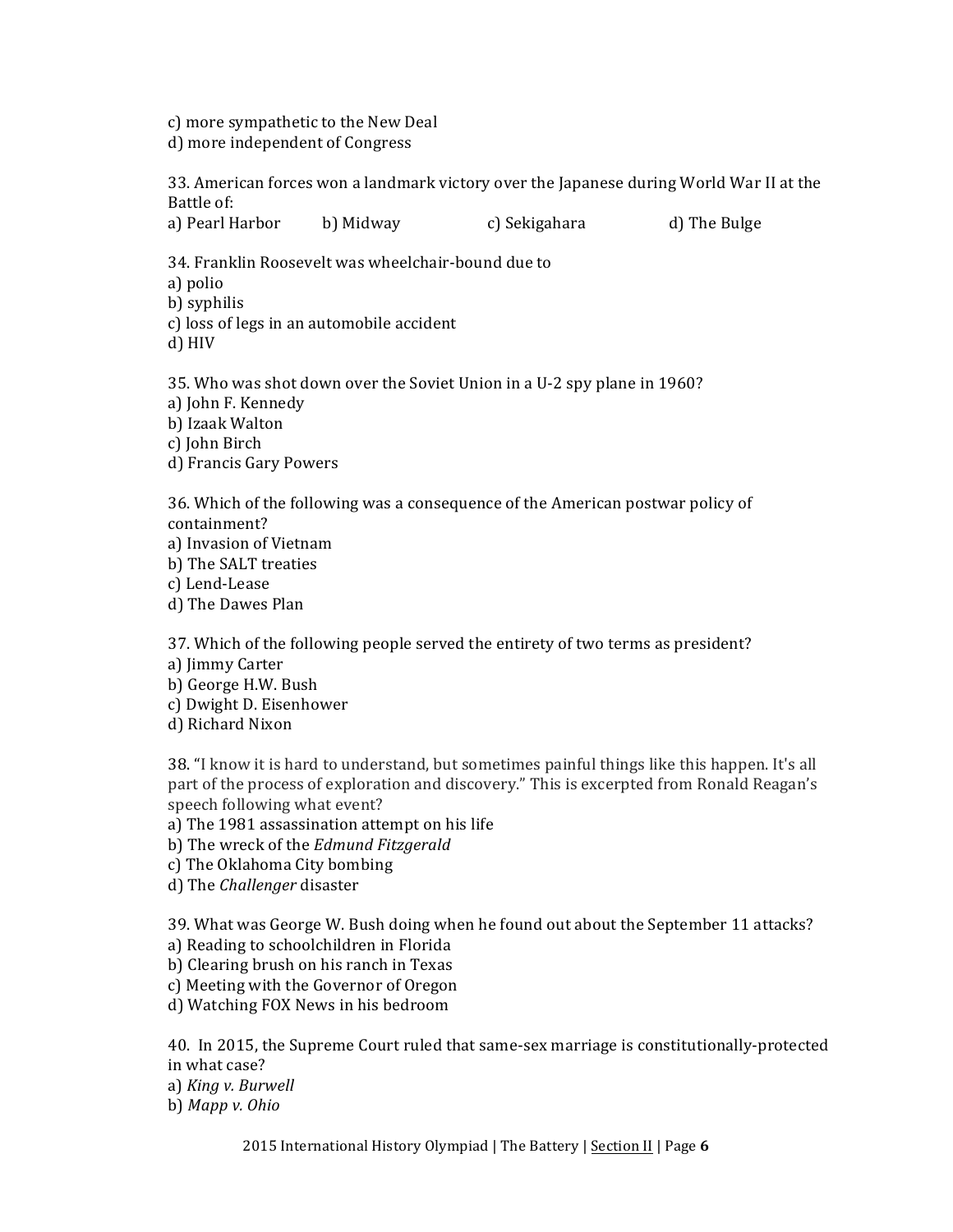c) *Obergefell v. Hodges*

d) *Loving v. Virginia*

41. The Argentine woman known as "Evita" was the wife of what President of Argentina from 1946-55 and from 1973-74? a) Juan Peron b) Carlos Menem c) Reynaldo Bignone d) Fernando de la Rua 42. The pop singer Rihanna was born in what Caribbean island country in 1988? a) Cuba b) Cayman Islands c) Iamaica

d) Barbados 

43. The Insular Cases, decided in 1901, held that the inhabitants of what "unincorporated" territory" of the United States lack some constitutional rights? a) Cuba b) Puerto Rico c) Baja California d) Dominica

44. The province of Manitoba was founded by what Metis leader, who led the Red River Rebellion in 1869?

- a) Louis Riel
- b) John A. MacDonald

c) Etienne Brule

d) Samuel Champlain

45. The village of Hochelaga once stood on the site of what city in Quebec, which also contains McGill University and St. Joseph's Oratory? a) Quebec City b) Saguenay c) Gatineau d) Montreal 

46. What sculptures created by Arctic aboriginal tribes in Northern Canada are found on the flag of Nunavut?

a) Inuksuk b) Qurvik c) Nirrivik d) Qimirruagait

47. The "Quiet Revolution" was a steady shift in the cultural values and government of what province of Canada?

a) Ontario b) Prince Edward Island c) Quebec d) British Columbia

48. The Reagan-ordered Operation Urgent Fury was an invasion what island nation with a population of about 91,000 in 1983?

a) Grenada b) Dominica c) St. Kitts and Nevis d) Martinique

49. What general of the Mexican Revolution commanded the Division of the North on raids into the United States and was assassinated in 1923?

a) Plutarco Elias Calles b) Pancho Villa c) Alvaro Obregon d) Venustiano Carranza 50. What Mexican political party, then led by Vicente Fox, defeated the PRI in the 2000 Mexican election?

a) PRD b) PT c) PANAL d) PAN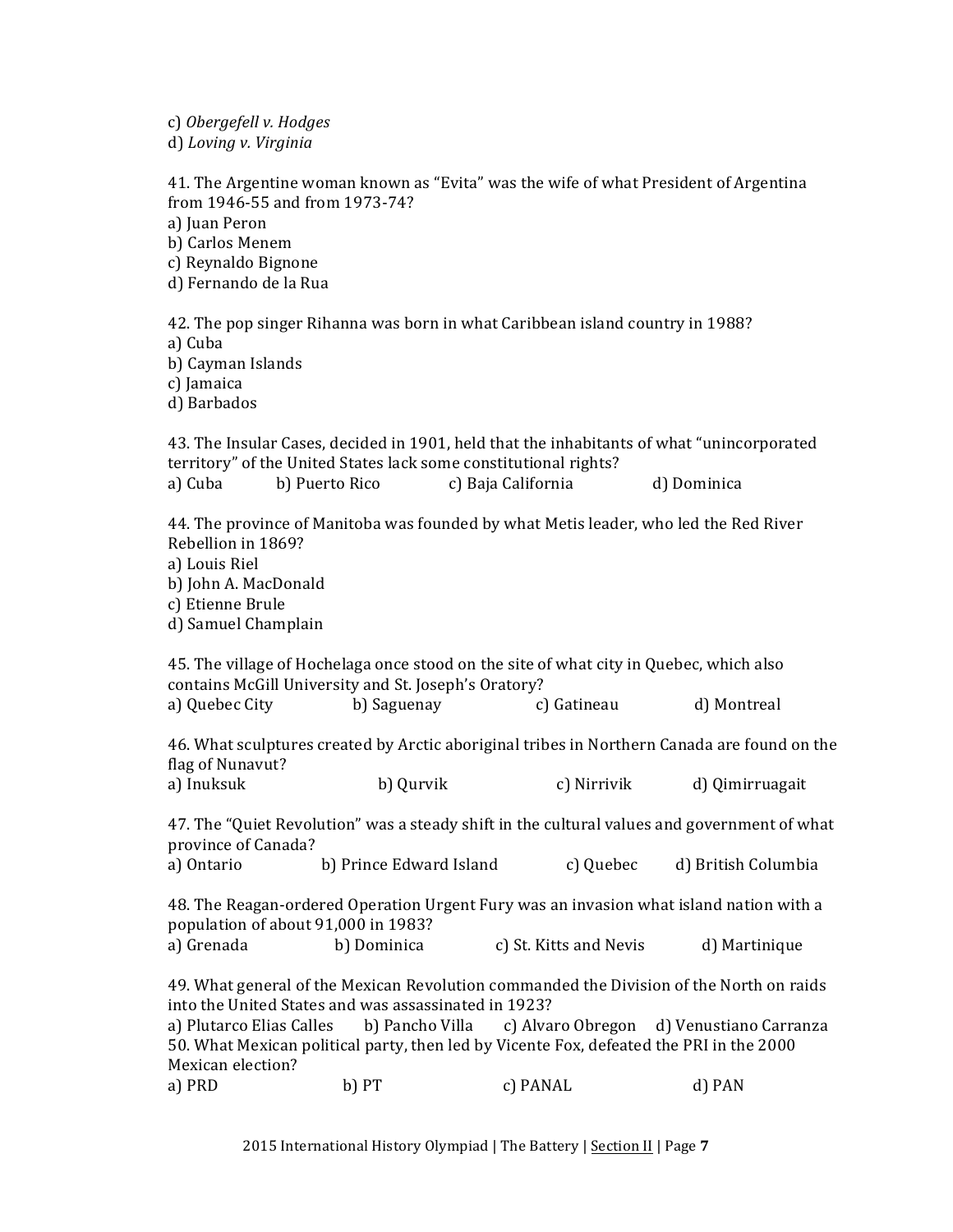51. Alberto Fujimori defeated the Maoist Shining Path insurgency in what country during the 1980s?

| a) Peru | b) Japan | c) Colombia | d) Venezuela |
|---------|----------|-------------|--------------|
|         |          |             |              |

52. Which Central American country is the only one whose official language is English and whose capital was moved inland to Belmopan after a 1961 hurricane? a) Honduras b) Belize c) Guatemala d) Costa Rica

53. What prominent Mexican muralist was married to Frida Kahlo and created "Man at the Crossroads" for Rockefeller Plaza?

a) Jose Orozco

b) Diego Rivera

c) David Siqueiros

d) Juan Cordero

54. Before the construction of the Panama Canal, plans were made to build a canal across what lake, the largest lake in Central America?

- a) Lake Nicaragua
- b) Lake Atitlan

c) Lake Arenal

d) Lake Coatepeque

55. Which beach out of the 5 D-Day beaches was manned heavily by Canadian soldiers, such as the Royal Winnipeg Rifles?

a) Omaha Beach

b) Gold Beach

c) Sword Beach

d) Juno Beach

56. A massive statue of Christ the Redeemer, also known as the Cristo Redentor, is found outside of what Brazilian city, which also contains Maracanã Stadium? a) Brasilia b) Sao Paolo c) Rio de Janeiro d) Manaus

57. Which South American country fought unsuccessfully against Great Britain in the 1980s over control of the Falkland Islands?

| a) Brazil | b) Argentina | c) Paraguay | d) Guyana |
|-----------|--------------|-------------|-----------|
|-----------|--------------|-------------|-----------|

58. In 1953, after a failed attack on the Moncada Barracks, what historical figure claimed that "History Will Absolve Me"? a) Fidel Castro b) Che Guevara c) Juan Peron d) Hugo Chavez

59. The writers Carlos Fuentes, Octavio Paz, and Juan Rulfo all originated from what country, the setting of Graham Greene's *The Power and the Glory*? a) Haiti b) Dominican Republic c) Panama d) Mexico

60. Rafael Trujillo, the dictator who ordered the 1937 Parsley Massacre, was a ruler of what nation which shares an island with Haiti?

a) Dominican Republic

b) Saint Lucia

c) Trinidad and Tobago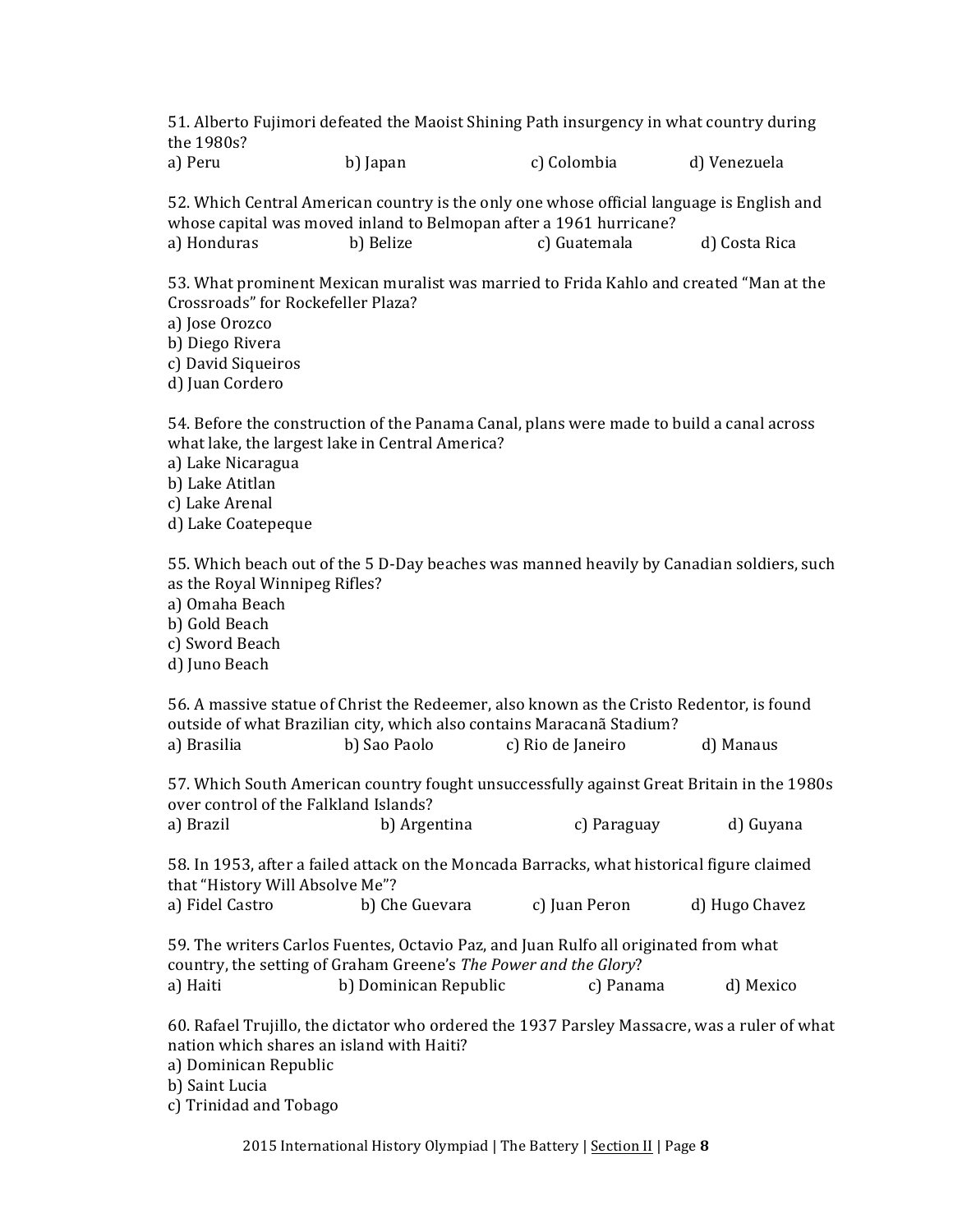## d) Antigua and Barbuda

61. In extricating Panamanian politician Manuel Noriega from the embassy of the Vatican in 1989, U.S. soldiers performed what obnoxious action? a) Piled trash in front of the embassy b) Airdropped confetti on the building c) Deployed homing pigeons to attack the windows d) Blared loud rock music 62. What was the shared last name of Jean-Claude and Francois, two 20th century Haitian dictators? a) Duvalier b) Morisco c) Louverture d) Legba 63. The highest murder rate of any country in the world belongs to what Central American country whose capital is Tegucigalpa? a) Guatemala b) El Salvador c) Honduras d) Belize 64. The American writer O. Henry coined a phrase comparing corrupt Latin American countries propped up by the United States to what fruit? a) Apple b) Mango c) Grapefruit d) Banana 65. Which Canadian province is the only officially bilingual province and contains a ship on its flag? a) Quebec b) British Columbia c) Nova Scotia d) New Brunswick 66. What longtime dictator of Venezuela was succeeded by Nicolas Maduro in 2013 after his death and was a prominent opponent of the United States? a) Hugo Chavez b) Alfredo Stroessner c) Leopoldo Galtieri d) Luiz Inacio Lula da Silva 67. Which country is the only American nation included in the BRICS group of developing countries? a) Chile b) United States c) Brazil d) Russia 68. The Buendia family was created in Leaf Storm and developed in One Hundred Years of Solitude by what Nobel-winning Colombian novelist who died in 2014? a) Pablo Neruda b) Gabriel Garcia Marquez c) Mario Vargas Llosa d) Junot Diaz 69. The "Yo Soy 132" movement against Enrique Pena Nieto is a social movement in which nation? a) Panama b) El Salvador c) Honduras d) Mexico

70. The Aztecs fought wars named after what objects to obtain their sacrifices, thus alienating surrounding city-states?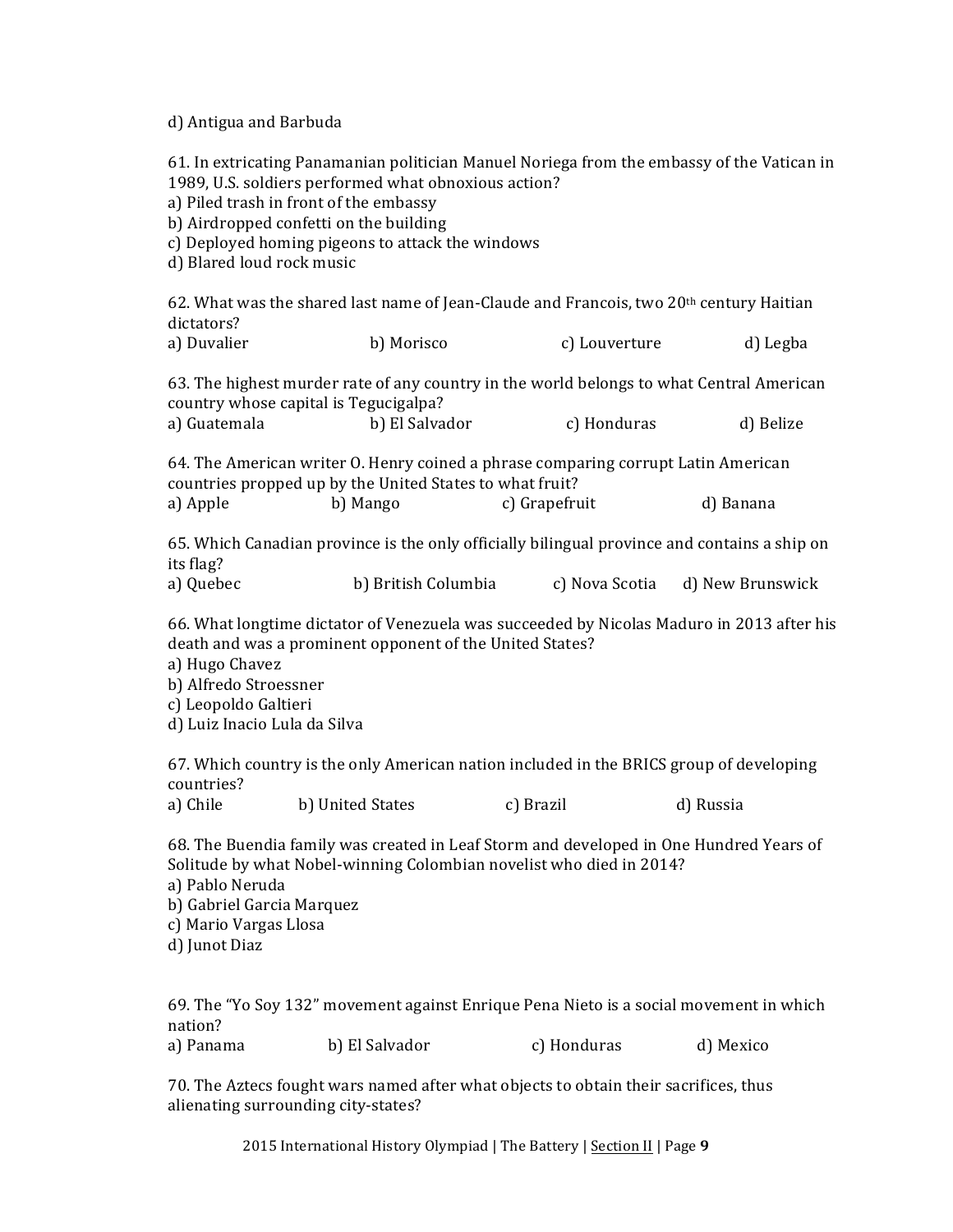a) Shoes b) Flowers c) Baskets d) Skulls

71. What two sons of Huayna Capac fought a civil war after his death which resulted in the fall of the Incan empire?

a) Atahualpa and Huascar

b) Quizquiz and Atahualpa

c) Montezuma and Huascar

d) Cortez and Atahualpa

72. Which Mexican state, the farthest north and west in the nation, contains the cities of Mexicali and Tijuana?

a) Sonora

b) Baja California

c) Ouintana Roo

d) Campeche

73. Francisco Solano Lopez unsuccessfully led what nation in the War of the Triple Alliance, a conflict that saw 70% of its adult, male population perish? a) Brazil b) Uruguay c) Paraguay d) Bolivia

74. Which animals would have been domesticated by South American civilizations in the pre-Columbian era?

- a) pigs and horses
- b) oxen and donkeys

c) mules and camels

d) llamas and dogs.

75. Which of the following ancient cities occupied present-day Mexico?

- a) Chavin de Huantar
- b) Machu Picchu

c) Mohenjo-Daro

d) Tenochtitlan

76. Which of the following peoples is known for sculpting large heads from stone, found at sites like La Venta?

a) Olmec

b) Hopi

- c) Inca
- d) Zapotec

77. Men under Hernan Cortes killed what Mesoamerican leader?

a) Vicente Fox

- b) Moctezuma II
- c) Tezcatlipoca

d) Huascar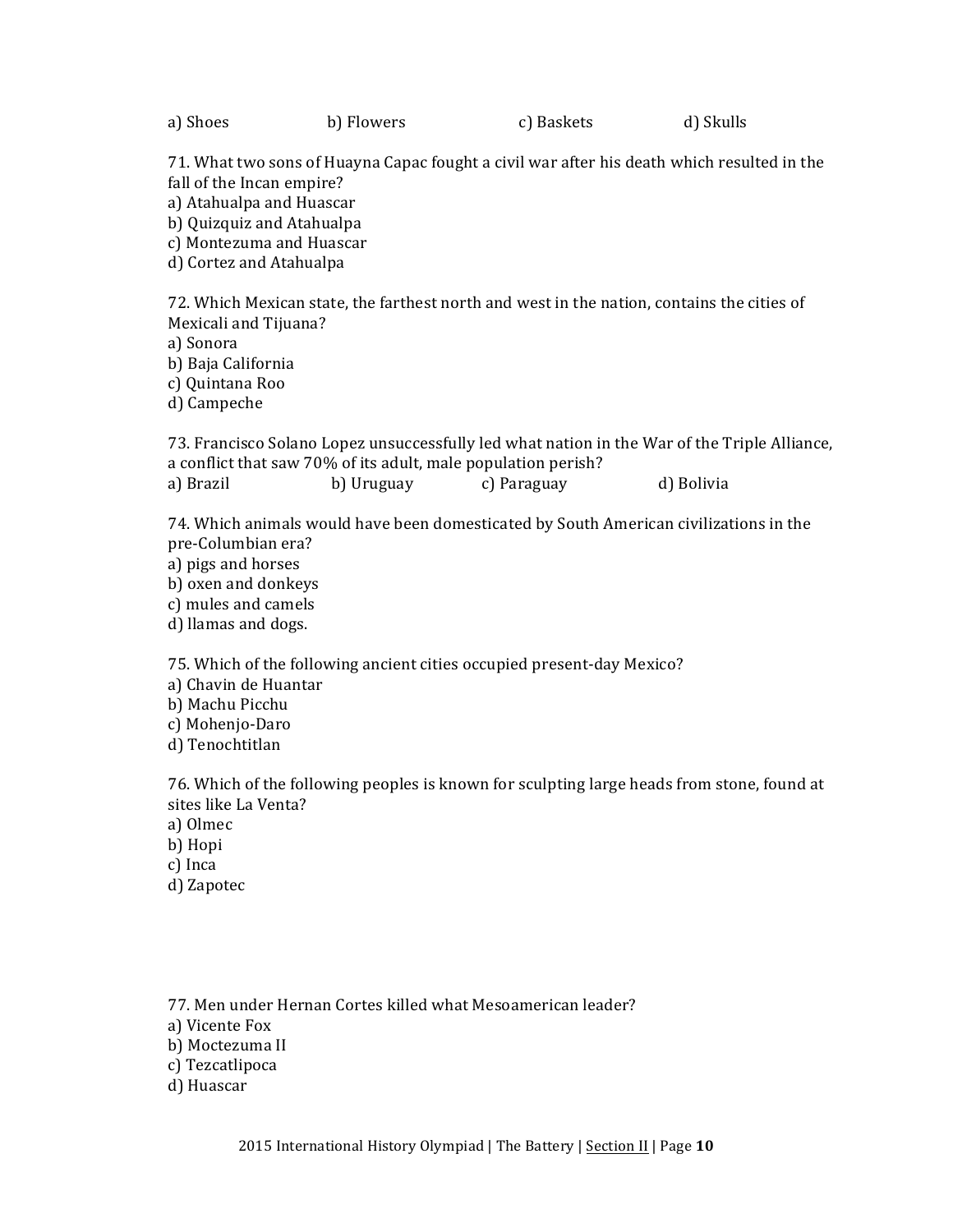78. In the Incan empire, *quipu* were ropes used to a) Keep records b) Climb mountains c) Execute prisoners d) Fence in alpaca ranches 79. Tikal was a major city in what is now what country? a) Mexico b) The United States c) Brazil d) Guatemala

80. Where can you find the mysterious Nazca lines? a) The jungles of Belize b) The Brazilian Highlands c) The Peruvian plains d) The Valley of Mexico

81. Which region was devastated by 2015's Cyclone Pam? a) Tasmania b) Hawaii c) Vanuatu d) New South Wales

82. The Sydney Opera House was designed by which architect?

a) Jorn Utzon

b) Frank Lloyd Wright

c) Eero Saarinen

d) Santiago Calatrava

83. The native Polynesian people of New Zealand are referred to by which term?

a) Aborigines

b) Maori

c) Chamorro

d) Rapa Nui

84. Which Australian Prime Minister disappeared while swimming in 1967?

a) Kevin Rudd

b) Julia Gillard

c) John Howard

d) Harold Holt

85. Which landmass was first permanently settled by people within the last 1000 years? a) Tasmania

b) New Guinea

c) Taiwan

d) South Island

86. The Kokoda Track Campaign in 1942 consisted of which of the following?

a) The successful defense of the Solomon Islands from Japanese invasion

b) Australian and American troops fighting the Japanese in New Guinea

c) Japanese troops defeating the British garrison on Fiji

d) A hunt for the Japanese submarine *Kokoda* which had earlier sunk a US aircraft carrier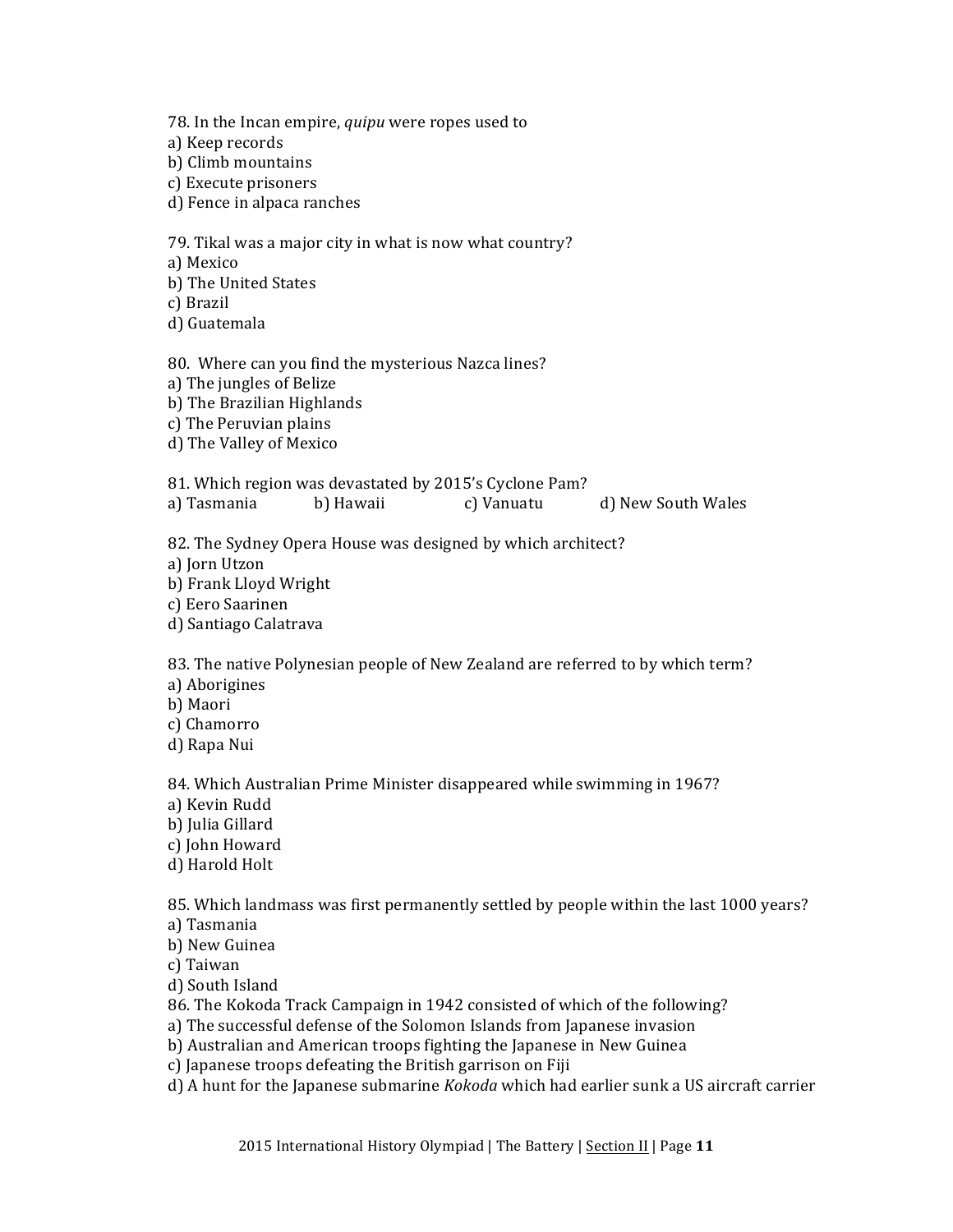87. Which of the following had the LEAST impact on Australia's economic success in the period 1990-2010?

a) Chinese demand for iron ore and other minerals

b) Political stability and a highly educated workforce

c) A swift reaction to the drop in demand from India for kangaroo meat

d) The growth of the Internet and improvements in telecommunications

88. People of South Asian descent form the highest proportion of the population in which of the following countries?

a) New Zealand b) Fiji c) East Timor d) Tonga

89. Which archipelago was the base of the B-29 offensive against Japanese cities in 1945? a) Mariana Islands

b) Solomon Islands

c) Marshall Islands

d) Caroline Islands

90. Which Norwegian explorer theorized that Polynesians could have settled South 9merica, and built a raft, the *Kon-Tiki*, to test this theory?

a) Thor Heyerdahl

b) Odin Oskarson

c) Roald Amundsen

d) Roald Dahl

91. Which man helped lay the foundations for the field of social anthropology with his studies of the Trobriand Islanders and the book Argonauts of the Western Pacific?

a) Derek Freeman

- b) Edmund Hillary
- c) Bronislaw Malinowski
- d) Franz Boas

92. In 1893, which country became the first to give women a nationwide right to vote? a) Australia

b) New Zealand

c) Kiribati

d) Nauru

93. Which two men, one a painter, one a poet, found inspiration in and died in Polynesia?

a) Paul Gauguin and Robert Louis Stevenson

b) Claude Monet and Arthur Rimbaud

c) Vincent Van Gogh and Alfred Tennyson

d) Henri Matisse and Walt Whitman

94. William Bligh was deposed as Governor of New South Wales in what uprising?

a) Beer Brawl

b) Whiskey War

c) Rum Rebellion

d) Ale Attack